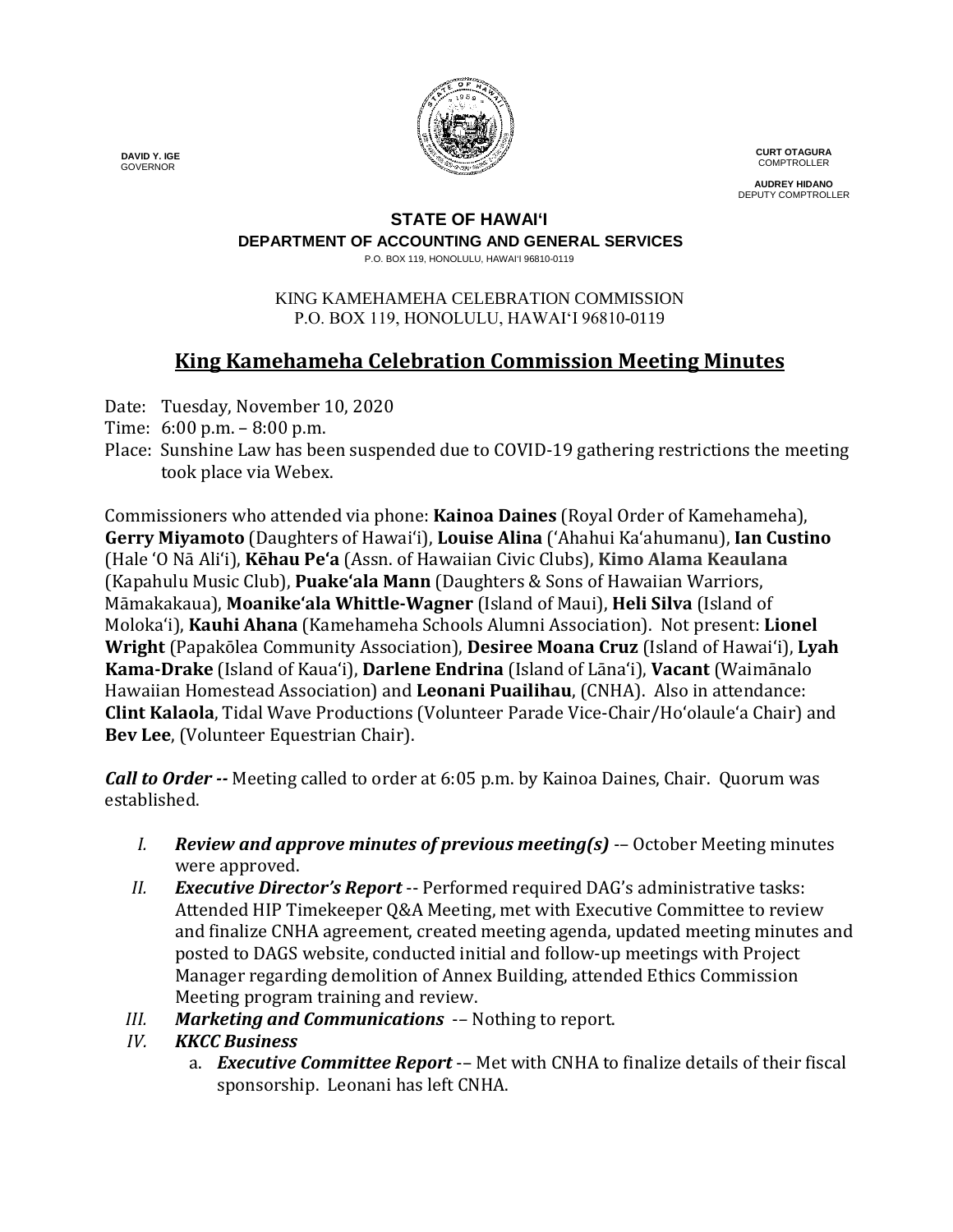b. *Financial Update (CNHA)* –- The current balance is the same as last month, \$13,890.58.

### *V. Commissioner reports/updates non-island specific representatives*

- a. Kainoa -- Kainoa filmed an Aloha Authentic episode and did a plug for 2021 and 2022 festivities which will air on KHON and online.
- b. Louise -- Nothing to report.
- c. Ian -- Nothing to report.
- d. Puakeʻala -- Nothing to report.
- e. Gerry Queen Emma Summer Palace was opened on reserved basis only for tours.
- f. Kēhau –- The AHCC online convention begins this week. She has reapplied for the 2nd term with a letter of support from AHCC provided.
- g. Kauhi –- Nothing to report.
- h. Kimo -- Nothing to report.
- i. Waimānalo Hawaiian Homestead Association -– Nothing to report.
- j. Papakōlea Community Association -– Nothing to report.
- *VI. Kaua'i Report (*Lyah Kama-Drake) *–-* After much discussion on whether to hold meetings for the rest of 2020, the Kaua'i committee has decided to wait until January in hopes that the pandemic will have subsided and then be able to move forward with planning. They did, however, renew their U.S. Postal Box for another 6 months and determined that plans for 2020 would be moved to 2021. It was noted that no park permits are currently being issued and will need to check back in January. No sub-committees' responsibilities were established. Meeting was held via e-mail to only the head members. September 9, 2020.
- VII. *O'ahu Report* (Kainoa Daines) –- Nothing to report.
- III. **Moloka'i Report** (Heli Silva) –- Nothing to report.<br>IX. **Maui Report** (Moanike'ala Whittle-Wagner) –- Th
- *Maui Report* (Moanike'ala Whittle-Wagner) –- The virtual lei demonstration was not held because the presenter had a death in the ʻohana. Maui's Parade is scheduled for June 19, 2021.
	- X. *Lāna'i Report* (Darlene Endrina) –- Awaiting responses on potential candidates, Diane Preza has agreed to continue to look for candidates.
- XI. *Hawai'i Island Report* (Desiree Moana Cruz) –- Nothing to report.

## *Commission Reports*

- a. *Legislative* (Kēhau Pe'a) –- Nothing to report since the legislature is still adiourned.
- b. *Statuary* (Desiree Moana Cruz) –- Nothing new to report.
- c. *Retention* (Gerry Miyamoto) –- Kēhau submitted her 2nd term renewal application today. Bev contacted Waimānalo Hawaiian Homestead Association and left voicemail for Kīlauea Wilson with no response yet. Bev has contacted the Papakōlea Community Association who reported that their representative, Nani Omerod, has decided not to participate due to her work schedule. They will continue to look for a candidate. Darlene Endrina and Diane Preza have responded that they are still looking for prospective Lāna'i candidates. Kainoa has also contacted several others on Lāna'i. Gerry attended a Zoom meeting on the Ethics Commission this past week.
- d. *Fundraising Committee* (Ian Custino) –- Nothing to report.